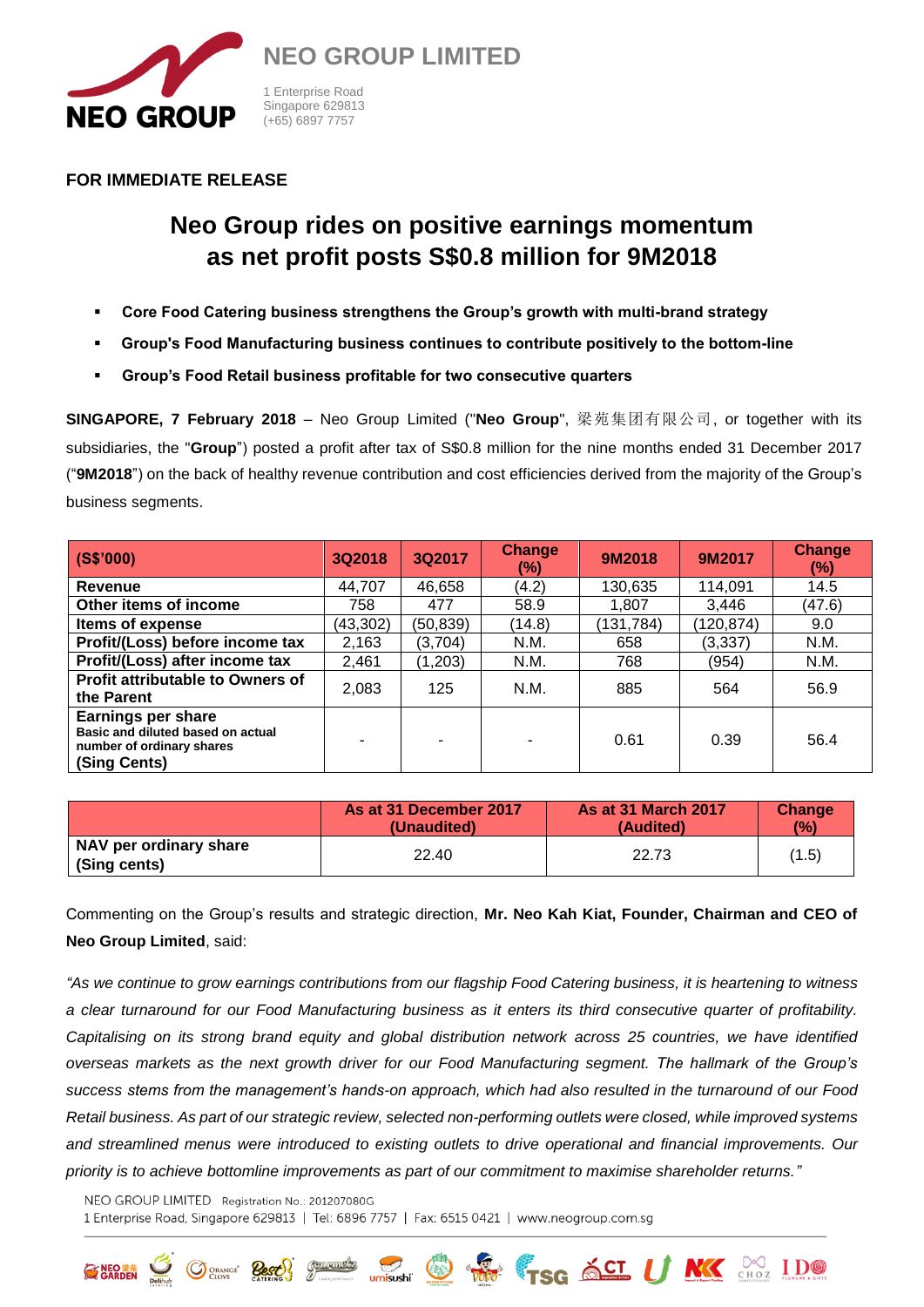

**NEO GROUP LIMITED**

1 Enterprise Road Singapore 629813 (+65) 6897 7757

Continuing from the previous quarter, strengthening recurring income from our elder-care and childcare catering subsidiary, Gourmetz Pte Ltd ("**Gourmetz**"), continues to drive topline growth as revenue from the Group's Food Catering business increased by 3.1% yoy from S\$44.0 million for the nine months ended 31 December 2016 ("**9M2017**") to S\$45.3 million for 9M2018. As a direct result of the Group's multi-brand strategy to capture growth within different market segments, Gourmetz offsets the impact of seasonality from our other catering brands as it offers a steady stream of income throughout the year.

Following the turnaround since the first quarter ended 30 June 2017, the Group's Food Manufacturing business has maintained profitability while revenue grew marginally by 2.7% yoy from S\$34.6 million for 9M2017 to S\$35.5 million for 9M2018. Similarly, the Group's Food Retail business has been profitable for the last two consecutive quarters despite a near-term decline in revenue weighed by the closure of non-performing outlets.

Revenue from the Group's Supplies and Trading business rose 78.4% yoy from S\$20.4 million for 9M2017 to S\$36.4 million for 9M2018. This growth was driven by revenue contributions from newly acquired subsidiaries, namely U-Market Place Enterprise Pte Ltd ("**U-Market**") and Hi-Q Plastic Industries Sdn Bhd.

As the Group continues to sharpen its competitive edge by reducing reliance on third-party suppliers, employee benefits expense increased 8.7% yoy to S\$35.7 million for 9M2018 due to the consolidation of new headcount required for the newly acquired subsidiary, U-Market, and newly setup catering subsidiary, Gourmetz. This was however offset by a reduction in the Group's advertising and promotional activities as advertising expenses decreased 38.4% yoy to S\$2.7 million.

## **Outlook**

On the Food Catering front, the Group intends to expand its product offerings and diversify its customer base so as to achieve sustainable growth. The focus is on pursuing more institutional catering, corporate clients and venue partnerships. Furthermore, it continues to enhance its recurring income streams through the expansion of its nonseasonal catering subsidiaries such as Gourmetz as well as the Group's newly established Tingkat catering subsidiary, Kim Paradise Pte Ltd. The Group will also consider inorganic growth as it continues with its multi-brand strategy to capture more market segments and increase its market share in the catering industry.

Upon the achievement of cost efficiencies through its in-house cold room amenities and a greater emphasis on automation, turnaround for the Food Manufacturing business is set in motion with growth led by export sales.

## In closing, **Mr. Neo Kah Kiat, Founder, Chairman and CEO of Neo Group Limited**, said:

*"With our Food Manufacturing and Food Retail segments successfully in the black, we have shifted our focus to chart a strong turnaround for our Supplies and Trading business. Within this segment, we continue to engage in active efforts to realign procurement practices and streamline operations, as well as reduce storage and logistics costs. The culmination of our strategic initiatives has set a solid foundation to steer the turnaround and build a sustainable and profitable business model for the long term."*

**Designation Comparison SCL U NKK** SHOW IDO

NEO GROUP LIMITED Registration No.: 201207080G 1 Enterprise Road, Singapore 629813 | Tel: 6896 7757 | Fax: 6515 0421 | www.neogroup.com.sg

**SOUTHERN CATERING**